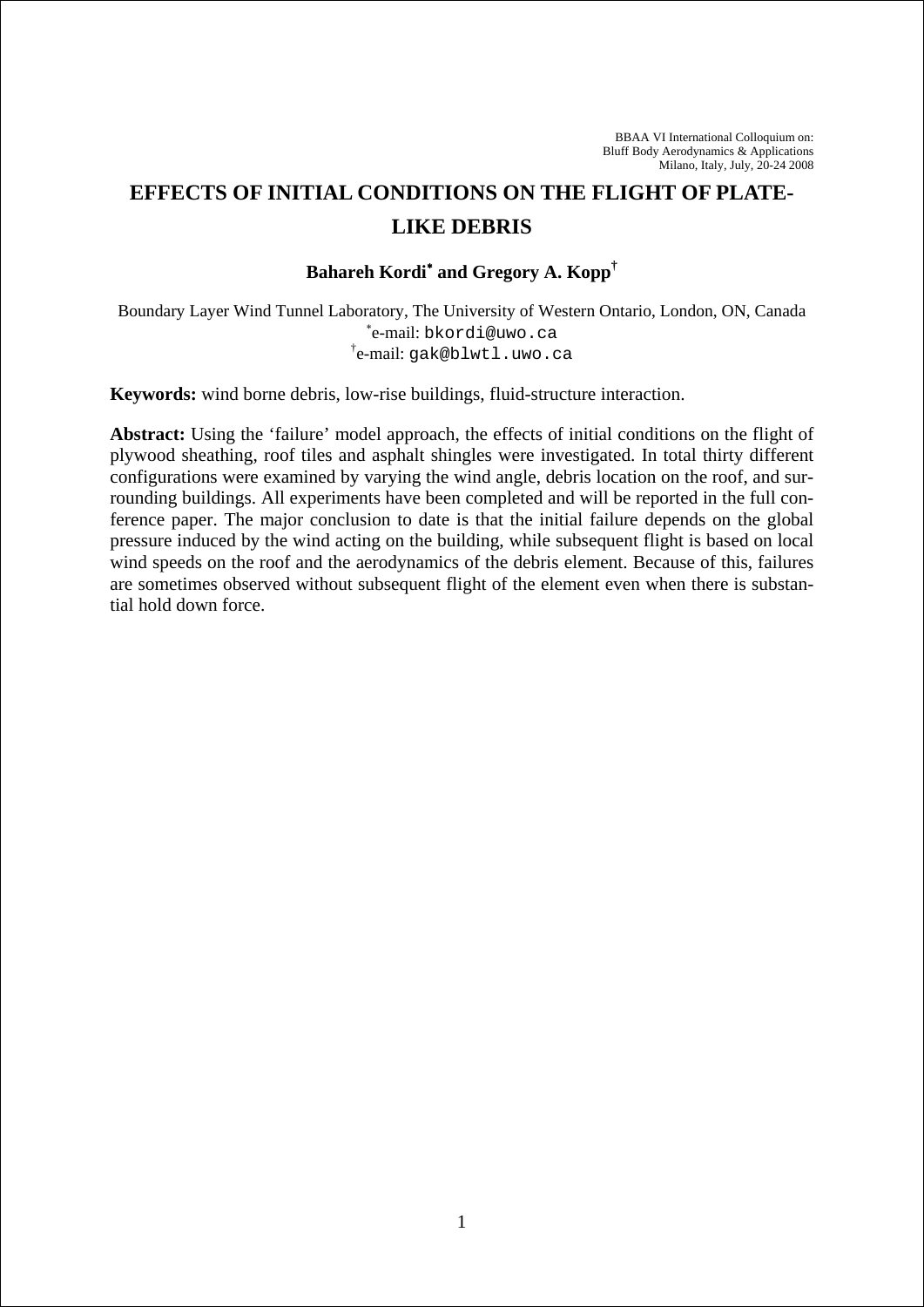#### **1 INTRODUCTION**

Wind borne debris is the source of significant additional damage in extreme wind events. There have recently been several papers investigating the basic flight mechanics of compact, plate-like and rod-like debris. Tachikawa (1983) illustrated the complexity of the problem in his seminal experiments by illustrating that from an initial condition in a smooth, uniform flow many different flight patterns resulted from different initial angles of attack at release. Tachikawa's basic approach has been used by Lin et al. (2006) to develop criteria for debris impact speeds.

There have been relatively few studies on the effects of the initial conditions for debris flight. Wills et al. (2002) introduced the concept of the fixture strength integrity. They point out that for debris that is loosely held down, say under the objects own mass, that as it begins to fly it accelerates, lowering the relative velocity and the aerodynamic force, so that it can fall back to the ground. In contrast, for an object that is held down with significant resistance, once it breaks free it accelerates in a high speed flow and stays airborne for a much longer distance.

Of course, wind borne debris in real storms is also in a turbulent boundary layer flow. The role of turbulence has not been fully explored yet. Holmes looked at this with a simulated turbulent field for the flight of spheres and found that, while turbulence increased the scatter, he argued that it did not have significant effects.

In order to address both the role of initial conditions and turbulence, Visscher and Kopp (2007) examined the flight of aeroelastically-scaled plates mounted on the roof of a low-rise building model. These authors studied the flight of a 4 ft by 8 ft (full-scale equivalent) plywood panel held down with electromagnets to simulate the hold down force of the nails. The panel was mounted in a single location, near the ridge of the leeward roof surface along the centerline of the house model. A single (normal) wind direction was examined. These results showed that all of the possible modes of flight observed by Tachikawa can occur from the same nominal initial conditions when the plate is mounted in turbulent flow on a building surface. This was shown to have significance since the mode of flight dramatically altered the typical flight distances and speeds. In particular, when autorotation occurred, the flight distance was enhanced by the additional lift caused by the plate rotation when compared to plates which simply translated and fell in the wake of the house.

One of the points that appears to have been overlooked in the flight of wind borne debris is that the initial condition is set by the building aerodynamics while the flight immediately following failure is dependent on the aerodynamics of the debris element and the local velocity field. For a global roof failure, these are one and the same, but for sheathing, tiles and shingles there is a clear distinction between the flow (and surface pressure) field causing failure and the local aerodynamics governing flight. This has not been examined previously and is the motivation for the current work. Thus, the current work extends the work of Visscher and Kopp to other building configurations, initial panel locations, and wind directions for plywood sheathing, roof tiles and shingles in order to more precisely determine the role of the initial conditions for debris originating from low-rise buildings.

#### **2 EXPERIMENTAL SET-UP**

The experimental set-up uses the same approach as that for Visscher and Kopp (2007). The house model is the same as used previously and is a 1:20 scale model of the full-scale house being tested at the Three Little Pigs facility at the University of Western Ontario (UWO). The flow simulation in Boundary Layer Wind Tunnel 2 at UWO was of a relatively smooth open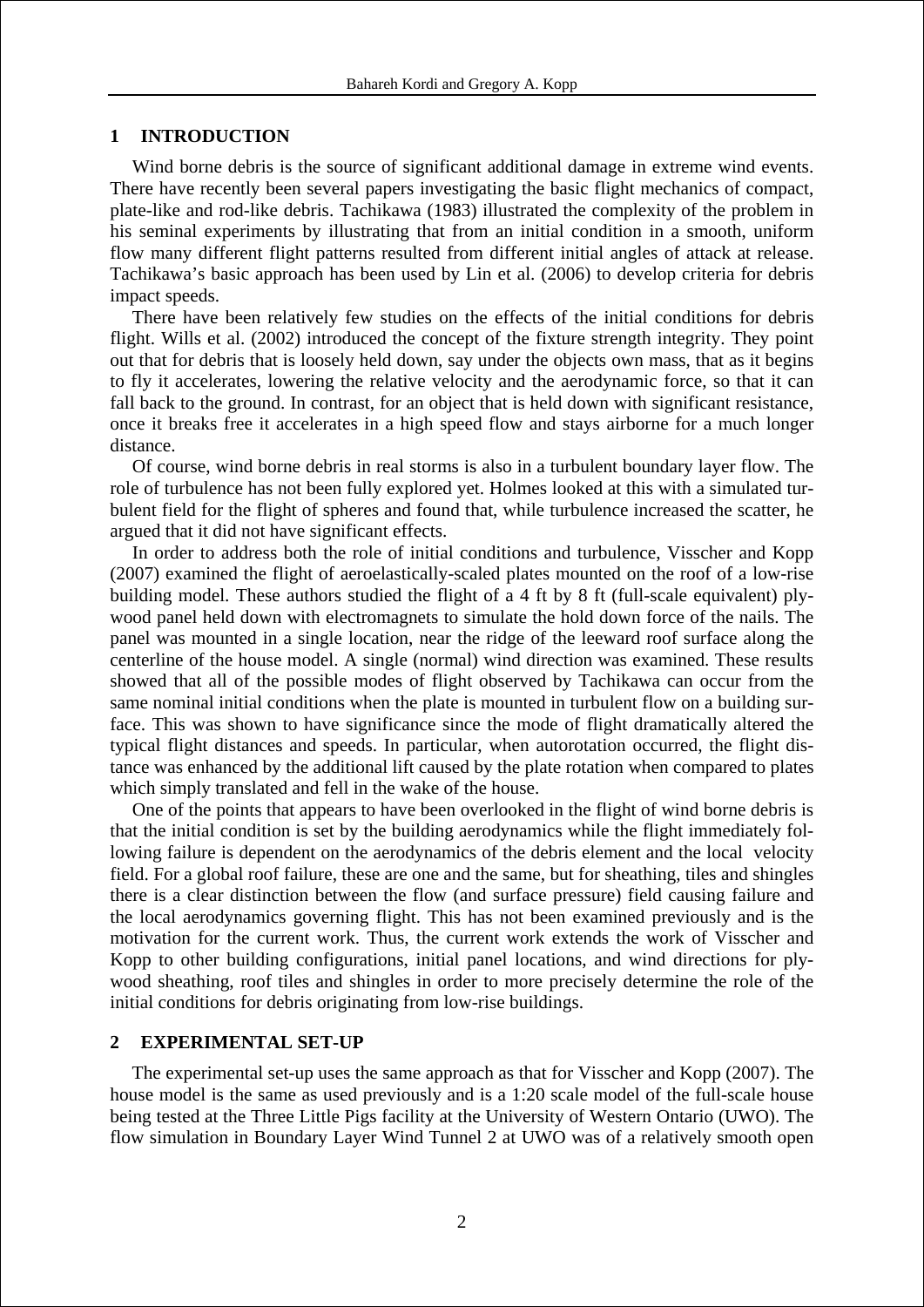country terrain and is identical to that used in the earlier work. Figure 1 shows the experimental set-up used to generate the upstream boundary layer flow.

In the present tests, mass and mass-moment-of-inertia scaled models of a 4 ft by 8 ft plywood sheet, a typical roof tile and an asphalt shingle were made. Electromagnets were used two simulate the hold down force of the nails for the phywood sheathing, while passive magnets were used to provide the hold down force for the tiles and shingles. For the sheathing, the same loacation as in the earlier work was used and the effect of wind tunnel angle was examined. For the tiles and shingles, two wind angles (normal and quartering directions) were used for six different roof locations. In all cases, 30 repeated runs were obtained in each configuration in order to get statistically stable distributions of the flight distances and speeds. Further details on the set-up and configurations will be given in the full paper.



 Figure 1. Photograph of the wind tunnel set-up looking upstream for (left) an isolated house in open country terrain, and (right) in a neighbourhood. The high speed camera is to the right of the house in order to obtain the video images of the initial failure and flight.

## **3 RESULTS**

Figure 2 shows two strobe images of typical failures of the roof tile when it is placed near the ridge for a normal wind direction. Failure is often by overturning, but this is not always the case. There is significant variability in the process so that sometimes the tile landed on the leeward roof, in this configuration, for 5 of the 30 tests. Figure 3 depicts the typical landing locations of the tiles in this configuration. The wind speeds that caused the failure were also captured and will be presented in the full paper.



Figure 2. Strobe images taken from the high speed video of the initial flight patterns of the roof tiles for two experimental realizations under the same nominal initial conditions.

One of the interesting observations is that for some roof locations and/or wind angles, the debris elements would not fly. They would clearly be in pressure fields that would cause the failure, but they would begin to lift and would either fall back or overturn and land upside down, back on the roof. Since there was a hold down force used that was significantly larger